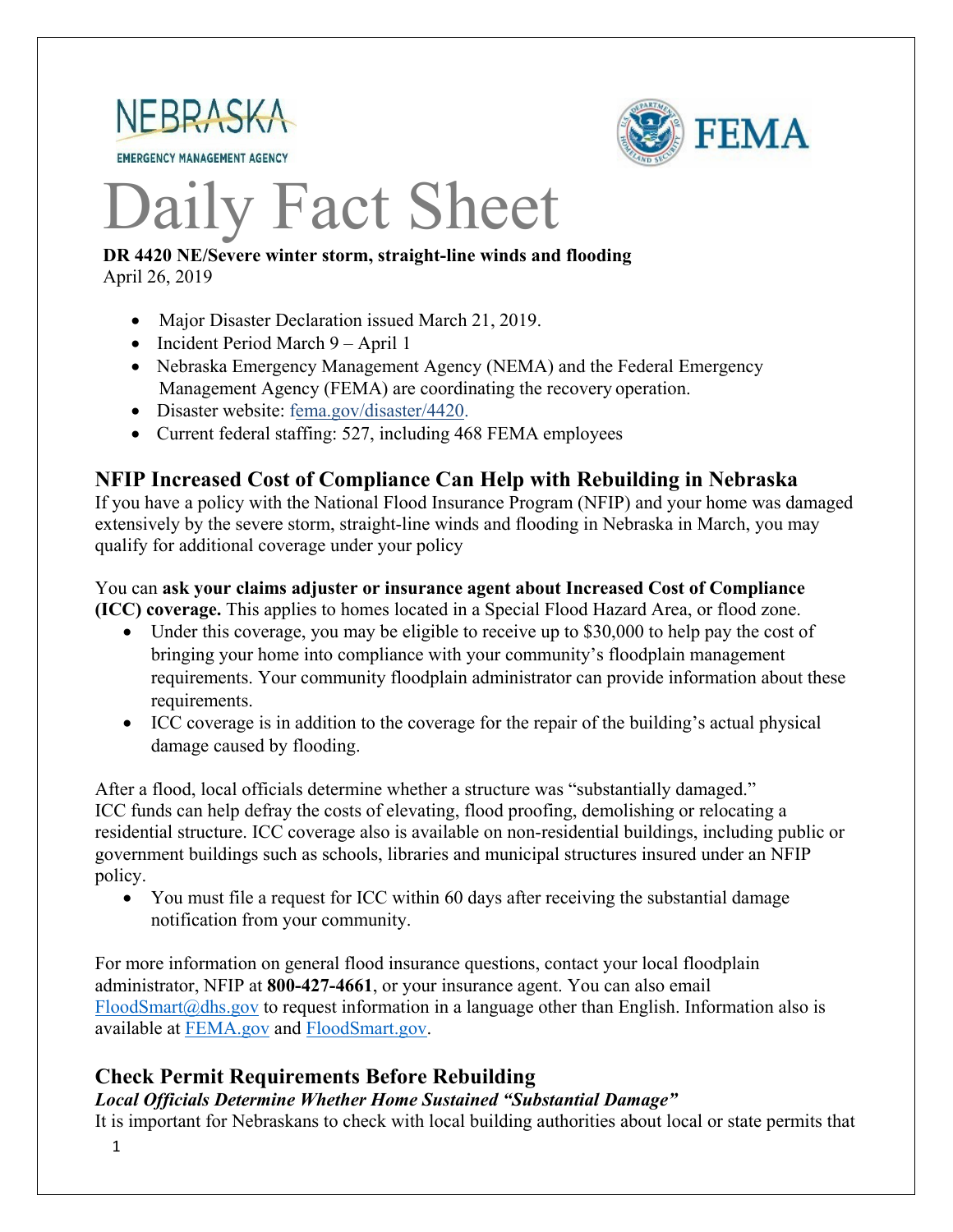may be necessary before starting reconstruction. These may include building permits, floodplain development permits, permits for repair of septic systems, and others. To find out what state permits may be required, please visit the Nebraska Department of Natural Resources at [dnr.nebraska.gov/floodplain](https://dnr.nebraska.gov/floodplain) for a list of local floodplain management contacts.

### **Housing Resources for Disaster Survivors**

The State of Nebraska is leading a Housing Task Force in partnership with FEMA and other agencies to address housing shortages and unmet needs in Nebraska communities affected by flooding. A [fact sheet listing resources](https://edit.fema.gov/news-release/2019/04/19/fact-sheet-housing-resources-residents-nebraska-affected-march-storms-0) is posted on FEMA's disaster web page: [fema.gov/disaster/4420.](http://www.fema.gov/disaster/4420)

### **27 Counties and One Tribe Eligible for FEMA Individual Assistance**

Homeowners and renters in Antelope, Boone, Boyd, Buffalo, Burt, Butler, Cass, Colfax, Cuming, Custer, Dodge, Douglas, Hall, Howard, Knox, Madison, Nance, Nemaha, Pierce, Platte, Richardson, Saline, Sarpy, Saunders, Stanton, Thurston and Washington counties and the Santee Sioux Nation are eligible for Individual Assistance.

# **Individuals & Households Program (IHP)**

**As of April 23**

- **5,252** applicants in designated counties have applied for FEMA Individual Assistance.
- FEMA has approved **\$20,304,902**.
- This includes **\$18,148,803** for housing assistance and **\$2,156,099** for disaster-related other needs.
- Deadline to register for Individual Assistance is May 20.

# **Don't Wait; Register with FEMA Now**

If you experienced losses as a result of the March flooding, don't wait for a Disaster Recovery Center to open. Register with FEMA immediately and file any insurance claims. Disaster Recovery Centers are opening in the areas affected by the disaster, but this will take time. You can register with FEMA in several ways:

• Online, visit [DisasterAssistance.gov.](https://disasterassistance.gov/) On a smart phone, use the [FEMA app.](https://www.fema.gov/mobile-app) By phone, call **800-621-3362** or **800-462-7585 (TTY)** from 7 a.m. to 10 p.m. daily. Or visit a **Disaster Recovery Center** and speak to a FEMA specialist one-on-one. To find the nearest DRC, go online to [FEMA.gov/DRC.](http://www.fema.gov/DRC)

Applicants for disaster assistance will need:

- Social Security number
- Address of the damaged primary residence
- Description of the damage
- Information about insurance coverage
- A current contact telephone number
- An address where they can receive mail
- Bank account and routing numbers for direct deposit of funds

# **FEMA Hiring Nebraskans to Work on Disaster Recovery**

FEMA is hiring Nebraskans to help with recovery efforts. Anyone interested in temporary job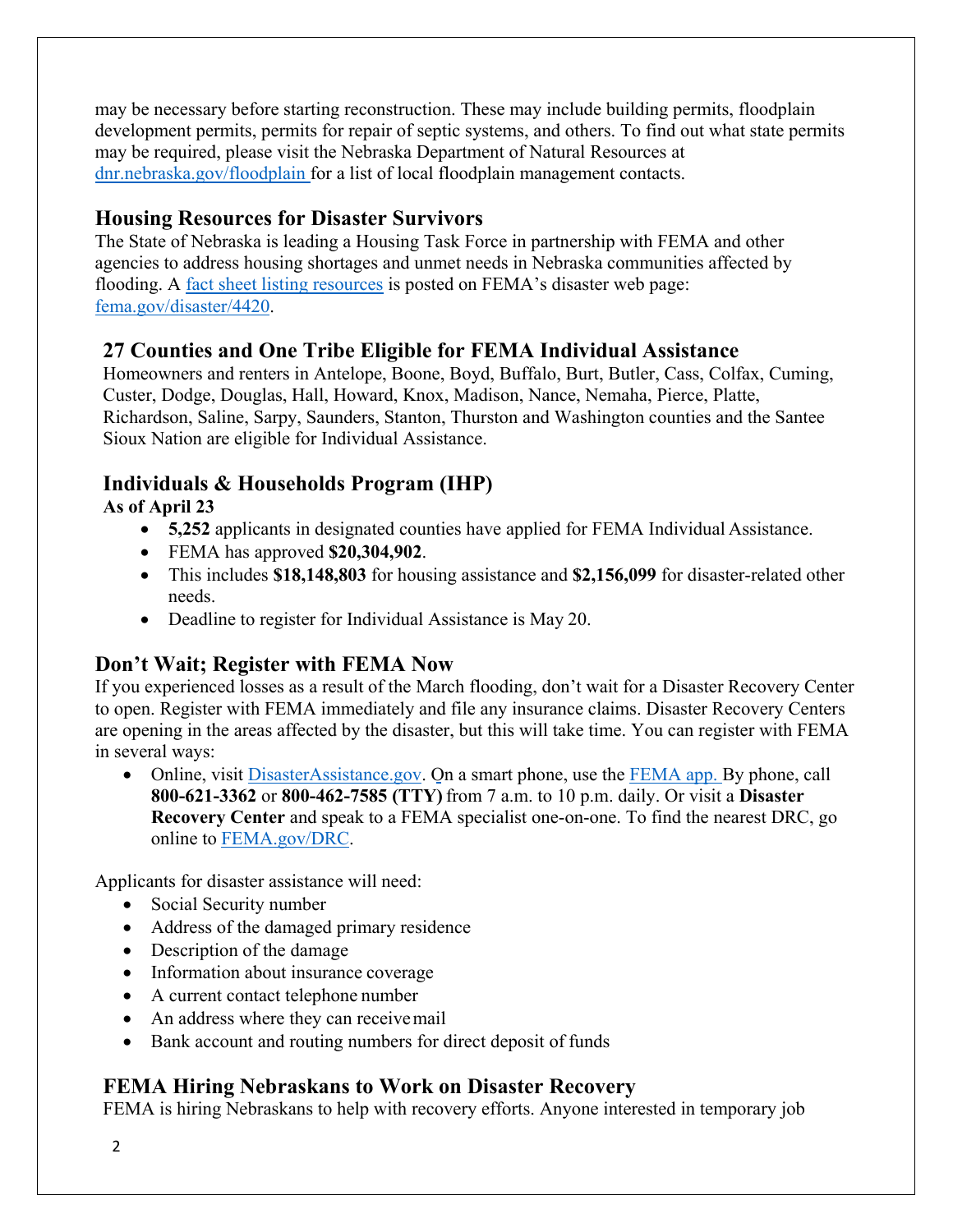opportunities should go to [www.USAJobs.gov.](http://www.usajobs.gov/) The website is updated as new postings occur. Type "FEMA Local Hire" in the search box and put "Nebraska" in the location box.

# **Understanding Your FEMA Letter**

If you applied for assistance from FEMA, you will receive a letter in the mail or via email that explains the status of your application and how to respond. It is important to read the letter carefully. Your letter will include the amount of any assistance FEMA may provide and information on the appropriate use of disaster assistance funds.

- **You may need to submit additional information** for FEMA to continue to process your application.
- If you have questions about the letter, you may go online to **DisasterAssistance.gov**; call the disaster assistance helpline at **800-621-3362** or **800-462-7585 (TTY)**; [or visit a](https://www.fema.gov/disaster-recovery-centers)  Disaster Recovery Center. To find center locations and hours, go online to [FEMA.gov/DRC](https://www.fema.gov/disaster-recovery-centers) or download the [FEMA mobile](https://www.fema.gov/mobile-app) app.
- If you disagree with FEMA's decision, or the amount of assistance, you may **submit an appeal letter** and any documents needed to support your claim, such as a contractor's estimate for home repairs.
	- o Appeal letters and supporting documents may be submitted to FEMA by fax or mail, in person at a Disaster Recovery Center, or online if you have a FEMA online account. To set up a FEMA online account, visit [DisasterAssistance.gov, c](http://www.disasterassistance.gov/)lick on "Check Status" and follow the directions.
	- o You must file your appeal in writing to FEMA. In a **signed and dated letter**, you must explain the reason(s) for your appeal. Include: your full name; disaster number; address of the pre-disaster primary residence; your current phone number and address; and your FEMA registration number on all documents.
	- o **By mail**: FEMA National Processing Service Center, P.O. Box 10055, Hyattsville, MD 20782-7055. **By fax:** 800-827-8112, Attention: FEMA.

### **Disaster Recovery Centers Assist Survivors**

Disaster Recovery Centers are operating, or are scheduled to begin operation, in areas affected by the winter storm and flooding. More centers continue to be announced. Recovery specialists from FEMA and the U.S. Small Business Administration (SBA) will provide information on available services, explain assistance programs and help survivors complete or check the status of their applications.

**Disaster Recovery Centers are closed on Sundays**. Disaster Recovery Center locations and hours are:

- **Boyd County**: Spencer Community Hall, 108 W. Main St., Spencer, NE 68777. Open Monday-Saturday 9 a.m. to 6 p.m.
- **Butler County**: Bellwood Volunteer Fire Department, 752 41st Road, Bellwood, NE 68624. Open April 22, 23, 24, 25, 27, 9 a.m. to 6 p.m. Closed April 26 for Arbor Day.
- **Custer County**: United Methodist Church, 1000 S. 3rd Ave., Broken Bow, NE 68822. Open April 22, 23, 25, 26, 9 a.m. to 6 p.m.
- **Dodge County**: Fremont Learning Center, 130 E. 9th St., Fremont, NE 68025. Open Monday-Saturday 7 a.m. to 7 p.m.
- **Douglas County**: Valley Veterans Club, 111 E. Front St., Valley, NE 68064. Open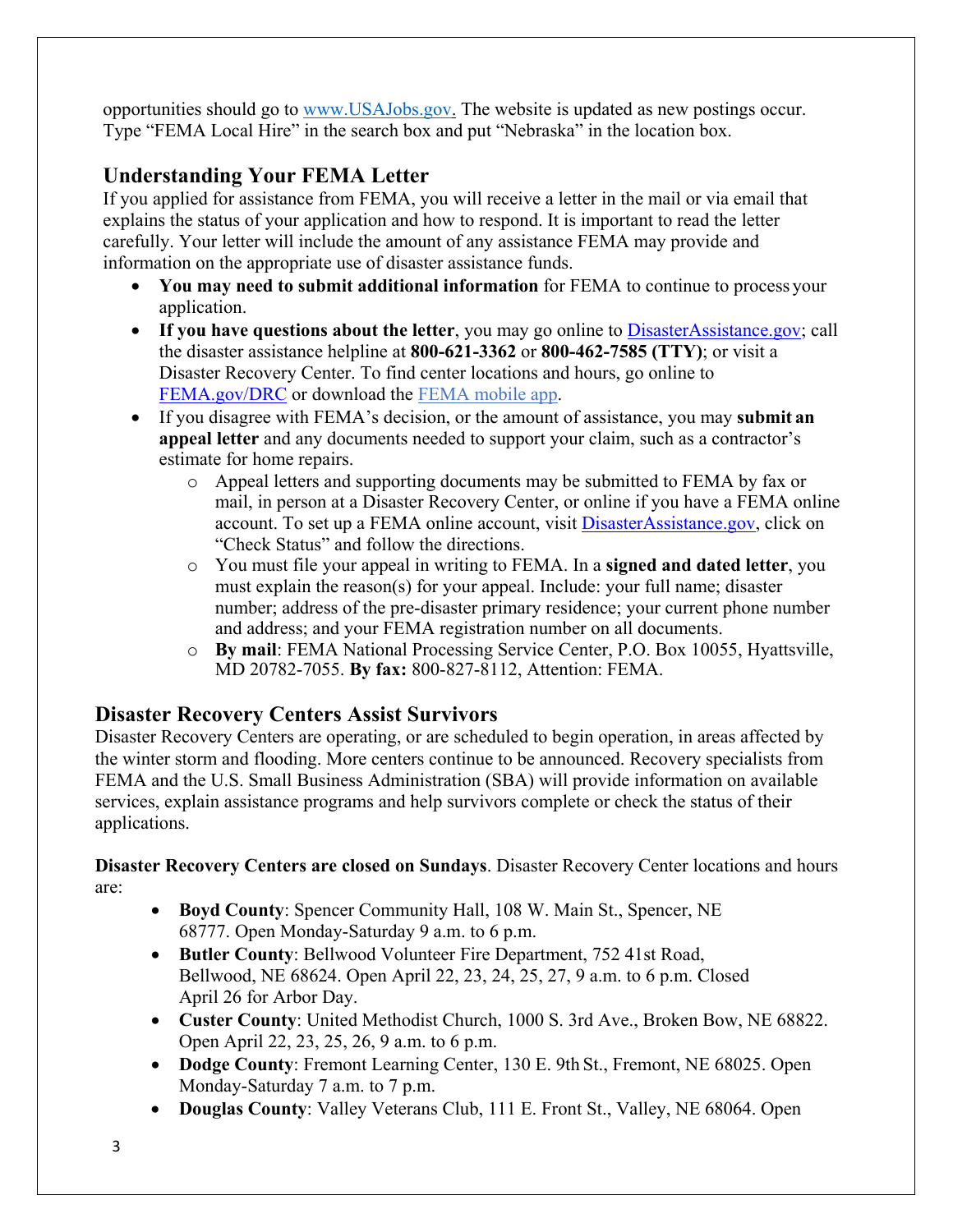Monday-Saturday 7 a.m. to 7 p.m.

- **Hall County**: Wood River City Clerk, 108 W. 10th St., Wood River, NE 68883. Open Monday-Saturday 9 a.m. to 6 p.m.
- **Howard County**: Oak Street Manor (Housing Authority), 222 E. Oak St., Dannebrog, NE 68831. Open April 23, 25, 30, May 2, 9 a.m. to 6 p.m.
- **Richardson County**: City Auditorium, 312 W. 17th St., Falls City, NE 68355. Open April 19, 20, 22, 23, 24, 25, 26, 9 a.m. to 6 p.m.
- **Santee Sioux Nation**: Santee Health and Wellness Center (Lower level, shelter room), 110 S. Visiting Eagle St., Niobrara, NE 68760. Open April 23, 24, 25, 26, 27, 9 a.m. to 6 p.m.
- **Sarpy County**: Twin Creek, 3802 Raynor Parkway, Suite 201, Bellevue, NE 68123. Open Monday-Saturday 7 a.m. to 7 p.m.
- **Stanton County**: Parish Hall of St. Peter's Catholic Church, 1502 Ivy St., Stanton, NE 68779. Open April 23, 24, 25, 26, 9 a.m. to 6 p.m.

Survivors can visit any open center for help. To find the nearest DRC visit: [FEMA.gov/DRC,](http://www.fema.gov/DRC) or text **DRC** along with a ZIP code to 43362 or call the Disaster Assistance Helpline at **800-621-3362** or **800-462-7585 (TTY)**.

### **U.S. Small Business Administration (SBA) Update**

SBA has approved \$20,008,900 in low-interest disaster loans as of April 25. For homeowners and renters, SBA has approved 344 loans for \$17,804,400; for businesses and private nonprofits, SBA has approved 17 loans for \$2,204,500. For information, businesses and residents can visit *[SBA.gov/disaster](http://www.sba.gov/disaster)*, call SBA's Customer Service Center at **800-659-2955,** or email *[disastercustomerservice@sba.gov.](mailto:disastercustomerservice@sba.gov)* TTY users may call **800-877-8339**.

SBA is operating a Disaster Loan Outreach Center in Cass County in the **Plattsmouth Community/Senior Center at 308 S 18th Street, Plattsmouth, NE 68048**. Hours are Monday-Friday 9 a.m. – 6 p.m.; SBA continues operating a Business Recovery Center in Sarpy County at **Bellevue University, John Muller Administrative Services Building, 812 Bruin Blvd., Bellevue, NE 68005.** It is open Monday to Friday, 9 a.m. - 6 p.m., Saturday, 9 a.m. - 12 p.m. No appointment necessary.

# **Debris Removal a Priority for Communities after Nebraska Flooding** NEMA, the

Nebraska Department of Environmental Quality (NDEQ) and FEMA are coordinating cleanup efforts in Nebraska. Debris needs to be separated into categories and placed at the curb. Debris should not block the roadway. For information, go online to the Nebraska Department of Environmental Quality at [deq.state.ne.us/.](http://www.deq.state.ne.us/)

### **FEMA Teams Going Door to Door**

FEMA Disaster Survivor Assistance Teams are working in impacted neighborhoods to help survivors register for assistance and to identify immediate and emerging needs. Teams are active in**:** Boyd, Douglas, Knox, Madison, Platte counties and the Santee Sioux Nation.

They have visited more than 15,760 homes.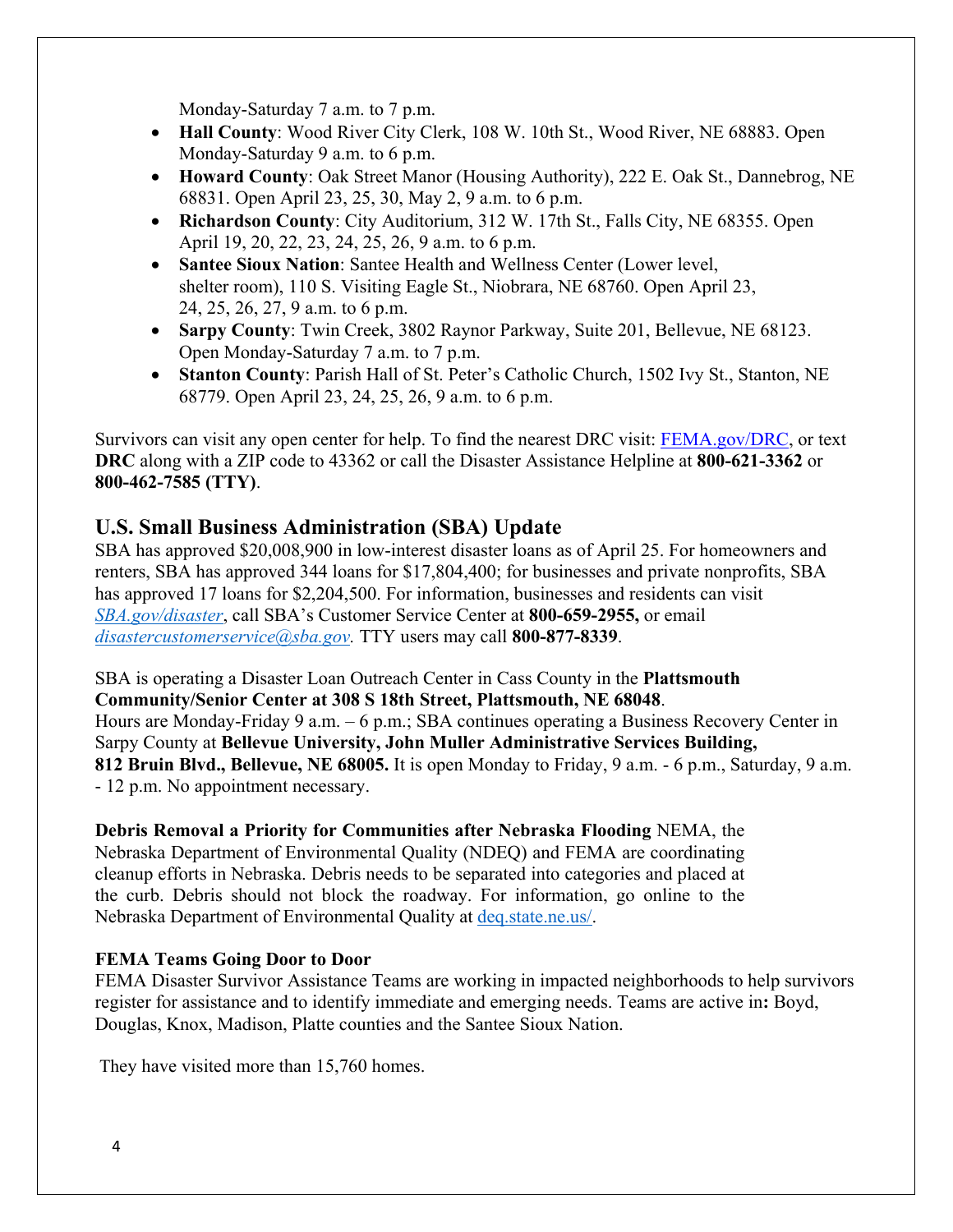### **National Flood Insurance Program (NFIP)**

As of April 25 NFIP has received 1,019 flood insurance claims in Nebraska and issued \$4,602,277 in advance payments to policyholders. Total paid on all claims: \$18,038,327.

### **Disaster Unemployment Assistance Available**

Information about DUA can be found at [dol.nebraska.gov/UIBenefits/Programs/DUA.](https://dol.nebraska.gov/UIBenefits/Programs/DUA)

### **Disaster Supplemental Nutrition Assistance (D-SNAP)**

The U.S. Department of Agriculture approved Nebraska Department of Health and Human Services' Division of Children and Family Services' request to implement D-SNAP for qualified individuals in the following counties: **Antelope, Boyd, Burt, Cuming, Hall, Howard, Madison, Nance, Pierce, Platte, Saline** and **Stanton.**

Registration for this program is available through April 26 for these counties. For more information, go to [Nebraska Department of Health and Human Services.](http://dhhs.ne.gov/Pages/Residents-of-12-More-Nebraska-Counties-Are-Eligible-for-Disaster-SNAP.aspx)

### **Assistance for Landowners, Farmers, Ranchers and Producers**

The USDA says higher limits now are available for borrowers interested in USDA's farm loans. For more information, visit [USDA Farm Service Agency.](https://www.fsa.usda.gov/)

### **USDA Natural Resource Conservation Service**

- To help manage cropland damaged by Nebraska's severe spring weather, the USDA's Natural Resources Conservation Service (NRCS) is providing **funds to plant cover crops** on cropland acres.
- Producers are encouraged to apply at their local USDA Service Center by May 17, 2019. After that deadline, there is a second opportunity to apply, ending June 21, 2019.
- This funding is available statewide to assist recovery work on cropland acres directly impacted by the severe weather in March. The highest priority cropland includes **land that is unable to be planted with a cash crop and/or harvested in 2019.**

### **Tax Relief for Nebraska Survivors**

Individuals may qualify for federal tax relief [following a disaster.](https://www.irs.gov/newsroom/irs-announces-tax-relief-for-nebraska-victims-of-severe-winter-storm-straight-line-winds-and-flooding)

### **HUD Assistance for Nebraska Survivors**

The U.S. Department of Housing and Urban Development (HUD) is providing support to homeowners and low-income renters. Find information at [hud.gov.](https://www.hud.gov/)

### **FEMA Public Assistance Program**

FEMA's Public Assistance grant program provides federal assistance to state and local governments and certain types of private nonprofit organizations following a presidential disaster declaration. Public Assistance (PA) can help communities quickly respond to and recover from major disasters or emergencies.